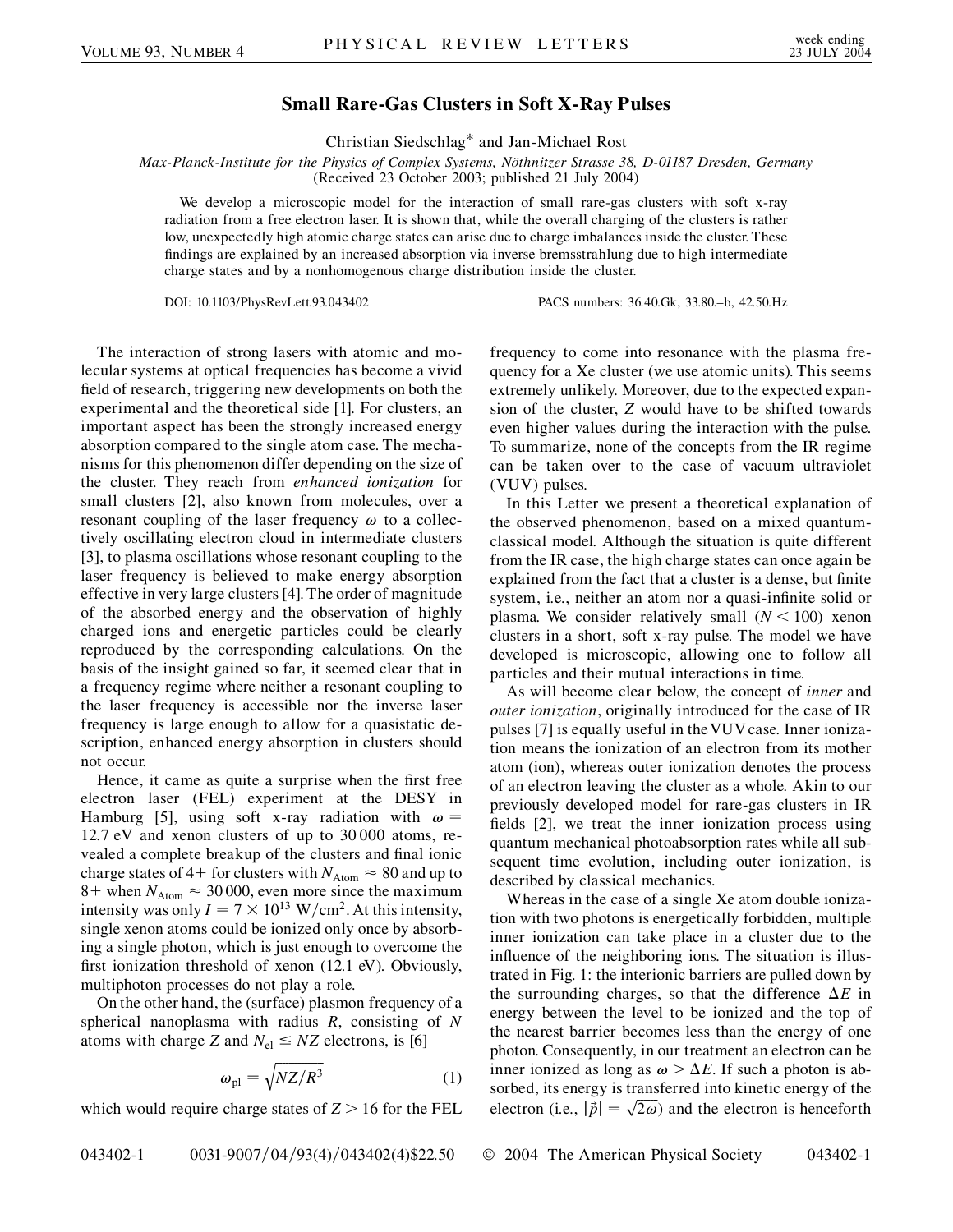

FIG. 1. Schematic picture of the (inner) ionization process (a) in a single ion (e.g.,  $Xe^+$ ) and (b) in a simple cluster of three ions. While it takes two photons to ionize the single ion, one photon is sufficient to achieve inner ionization in the case of the cluster.

treated as a classical particle, starting its trajectory at the nucleus with momentum *p*. We use specially adapted soft core potentials for the classical electron-ion interaction as in [2] to avoid numerical singularities and unphysical autoionization processes. The initial configuration of the cluster atoms is determined assuming pairwise Lennard-Jones interaction [8].

The probability of an atom or ion absorbing a photon is calculated using atomic photoabsorption cross sections [9]. This is justified since these cross sections can be derived using the reflection principle [10], where the electronic wave function has to be evaluated only once at a distance  $r_{\omega} = \omega^{-1/2}$  from the nucleus. In our case this gives  $r_{\omega} = 1.46$  a.u., which is small enough to assume that the atomic wave function at  $r_{\omega}$  is hardly changed by the presence of the neighboring cluster atoms (at least in the case of van der Waals clusters).

The inner-ionized electrons, together with the ions created by the ionization process, form a nanoplasma which is described classically in our calculation. Here, we do not take into account *e*-2*e* processes since the mean free path for electron-ion scattering is much larger than the cluster size [11]. Hence, transfer of thermal energy from the nanoplasma electrons to electrons still bound is not accounted for. However, the electrons will transfer thermal energy to the ions causing a slow expansion of the cluster even if, as a whole, it would stay neutral (*hydrodynamic expansion*, cf. [4]).

The latter is of course not the case: The initial energy the electrons get from the photons is only sufficient for the first few electrons to leave the cluster before its increasing charge starts to hold them back. The remaining electrons will evolve into a Maxwellian velocity distribution so that in the course of time more electrons will gain sufficient kinetic energy to outer ionize. Moreover, there is the possibility of inverse bremsstrahlung processes which are included on the classical level: the electrons can absorb energy from the laser field when undergoing collisions with the ions in the cluster. We

043402-2 043402-2

will see later that this process leads to a considerable heating of the nanoplasma electrons, causing further outer ionization.

First of all, however, we shall examine the time dependence of characteristic observables. Figure 2 shows the total energy of the system, the mean internuclear distance, the number of inner-ionized electrons, and the number of electrons with positive energy (i.e., the number of outer-ionized electrons). The pulse parameters are as indicated in the figure caption.

We see that the scenario is qualitatively the same as for IR pulses: after the first electrons have left the cluster, the ions start to repel each other so that the mean internuclear distance slowly increases, and the cluster completely disintegrates into ions and atoms. However, the whole process is much less violent in the VUV case: only about 550 eV per atom are absorbed, at least 1 order of magnitude less than in IR pulses (however, 1 order of magnitude more than in the case of an isolated atom). Because of barrier suppression almost eight electrons per Xe atom are inner ionized. The number of outer-ionized electrons is still slowly increasing well after the end of the pulse, since, due to continuing rethermalization, some electrons can acquire sufficient kinetic energy to leave the cluster.

Note, that the final average charge per atom is only about 1.5. Nevertheless, charges up to  $5+$  can be observed. Before we come to this point, we must clarify the mechanism of energy absorption. The cluster can absorb energy in two ways: first, if an electron is inner ionized the energy of the cluster increases by  $\omega$ . Second, inner-ionized electrons inside the cluster can absorb energy by inverse bremsstrahlung (IBS) when colliding



FIG. 2. Absorbed energy (a), mean interionic distance (b), inner-ionized electrons (c), and outer-ionized electrons (d) as a function of time for a Xe<sub>80</sub> cluster.  $I = 7 \times 10^{13}$  W/cm<sup>2</sup>,  $T_{\text{FWHM}} = 100 \text{ fs}$ , and  $\omega = 12.7 \text{ eV}$ . The different lines in (a) indicate absorbed energy due to inner ionization, i.e., photoabsorption  $(E_{ii}, \text{ short-dashed line})$ , due to IBS according to Eq.  $(2)$  ( $E_{\text{IBS}}$ , long-dashed line) and the total energy absorption from our calculations ( $E_{\text{tot}}$ , full line). The dotted line,  $E_{\text{tot}}$ , is the absorbed energy constructed from  $E_{ii}$  and  $E_{IBS}$ ; see text.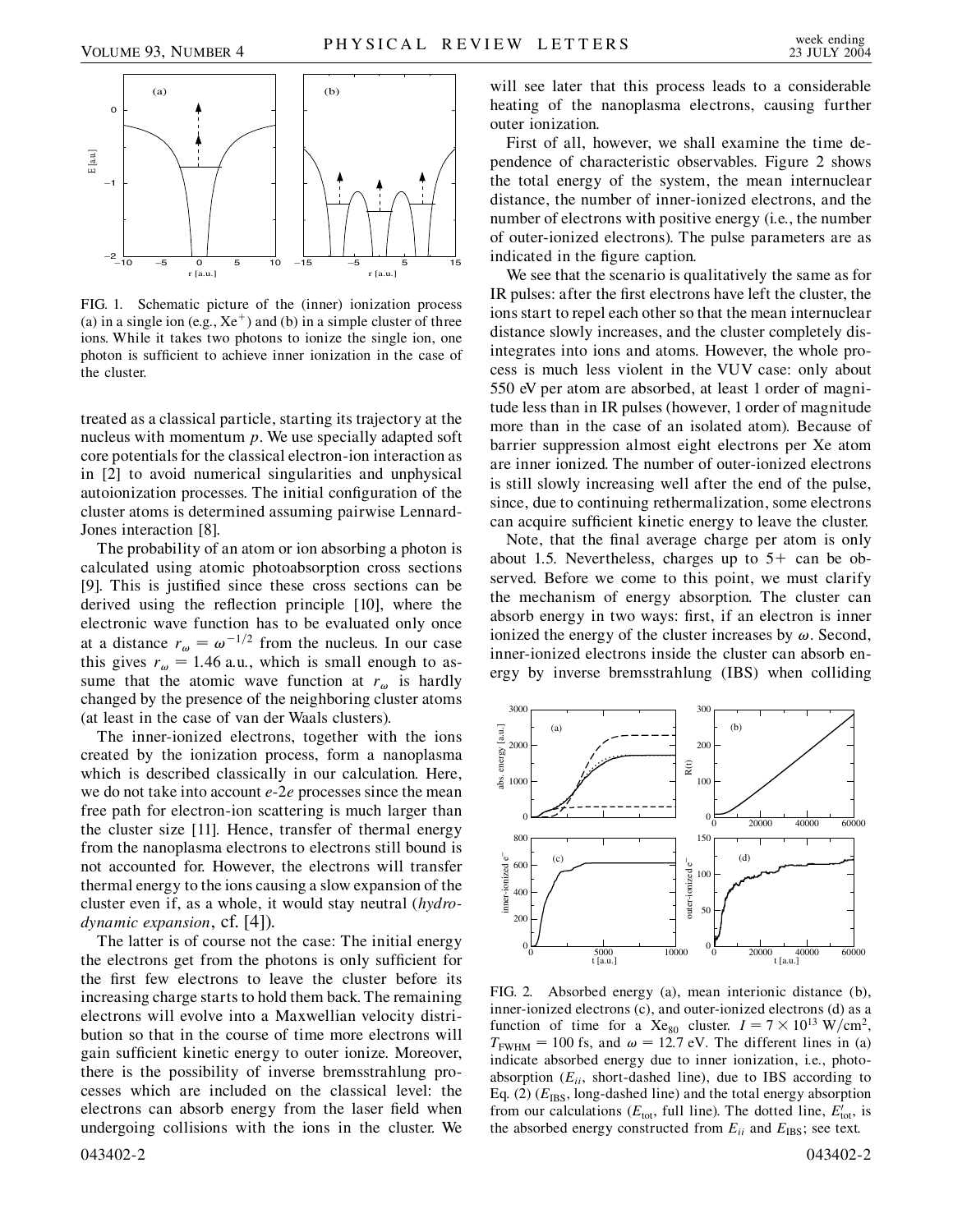with the ions. The average rate of energy absorption by IBS for a Maxwellian distribution of electrons with temperature *T* colliding with ions of charge *Z* and density *ni* in a field of intensity *I* and frequency  $\omega$  is [12]

$$
\left\langle \frac{dE}{dt} \right\rangle = \frac{4\pi^{3/2} Z^2 n_i I}{15 \times 3^{5/6} \omega^2 \sqrt{2T}} \left( \frac{2}{Z\omega} \right)^{2/3} \frac{\Gamma(1/3)}{\Gamma(2/3)}. \tag{2}
$$

In Fig. 2(a) we analyze the contributions to energy absorption from single photon absorption leading to inner ionization  $(E_{ii})$  and from the subsequent IBS processes  $(E_{\text{IBS}})$ . IBS contributes about 80% to the absorbed energy as one can see comparing the full curve  $E_{\text{tot}}$  with the short-dashed one  $(E_{ii})$ .  $E_{IBS}$  can be calculated directly with Eq. (2) taking  $T = 2/3 \langle E_{\text{kin}} \rangle$  to be the (timedependent) temperature of the electrons inside the cluster. The result (long-dashed line) is too high which can be understood since Eq. (2) is strictly valid only when plasma screening effects can be neglected, which means that the Debye length  $\sqrt{T/(4\pi Zn_i)}$  should be much larger than the distance between neighboring ions. This condition is not fulfilled in our case, so that the effective ionic charge seen by the electrons is smaller by a certain factor *f*, or, equivalently, the energy absorption is smaller by a factor  $f^{4/3}$ . With  $f^{4/3} = 0.6$ , one obtains  $E_{\text{tot}}' =$  $f^{4/3}E_{\text{IBS}} + E_{ii}$  shown as the dotted line in Fig. 2(a) in good agreement with the numerical result  $E_{\text{tot}}$ . To summarize this part, we find that the unexpectedly large absorption of energy is a consequence of the fact that, at least intermediately, charge states of up to 8+ are created inside the cluster, thus explaining the order of magnitude which has been missing in previous simulations [5], where only ions with  $Z = 1$  were taken into account.

We now turn our attention to the distribution of ionic charges one observes when the cluster has completely disintegrated. The charge spectrum for  $Xe_{80}$  after being irradiated by the pulse from Fig. 2 is shown in Fig. 3. First of all, charge states of up to  $5+$  can be observed in the focus of the pulse [Fig. 3(a)]. To compare our results to the measurements in [5], one (i) has to integrate over the spatial intensity distribution of the FEL laser and (ii) take into account the geometrical detector acceptance for dif-



FIG. 3. Abundance of ionic charge states of  $Xe_{80}$  after irradiation from a soft x-ray pulse: (a) yield in the focus of the pulse; (b) yield integrated over a Gaussian (spatial) pulse profile (circles: our calculations; crosses: measurements from [5]). Pulse parameters are the same as in Fig. 2.

ferent charge states, which can be calculated only from the detailed experimental setup and has not yet been included in the experimental results [13]. However, with the integration over the Gaussian beam profile performed, we can at least qualitatively compare our theoretical results with the experiment, as shown in Fig. 3(b). Note that the yield of ions with charges of five or higher is negligible for  $Xe_{80}$  when the volume integration is performed, which coincides well with the experimental findings.

The probably most surprising feature are the high charge states, observed in the experiment and obtained in our calculation. In a recent theoretical work [14] it has been proposed that the high charge states in *large* clusters  $(N<sub>Atom</sub> > 1000)$  are due to thermal equilibration among the particles. While thermal effects might influence the distribution of the lower charge states, at least for smaller clusters studied here, the highest charge states arise due to the finite volume of a cluster which leads to large charge gradients. For simplicity, we will discuss the case of spherical symmetry in the following. It is known from the laws of electrostatics that a particle with charge *q* located at a distance  $r_q$  from the center of a spherically symmetric charge distribution with density  $\rho(r)$  interacts with this charge distribution as if it were a point charge at the center of strength  $Q(r_q) = \int_0^{r_q} \rho(r) dr$ . A homogeneous density  $\rho(r) = \rho_0$  leads to  $Q = \frac{4}{3} \pi \rho_0 r_q^3$ . Bearing in mind the  $r^{-2}$  dependence of the Coulomb force, an electron inside a positive, spherically symmetric charge density behaves like a harmonic oscillator (which is just where the surface plasmon comes from). For this reason, once a few electrons with high kinetic energy have left the cluster, the remaining electrons will be pulled towards



FIG. 4. Electronic (dashed line) and ionic (solid line) charge densities  $r^2 \rho(r)$  at different times during the interaction: (a)  $t = 500$  a.u.; (b)  $t = 1500$  a.u.; (c)  $t = 3000$  a.u.; and (d)  $t = 4000$  a.u.